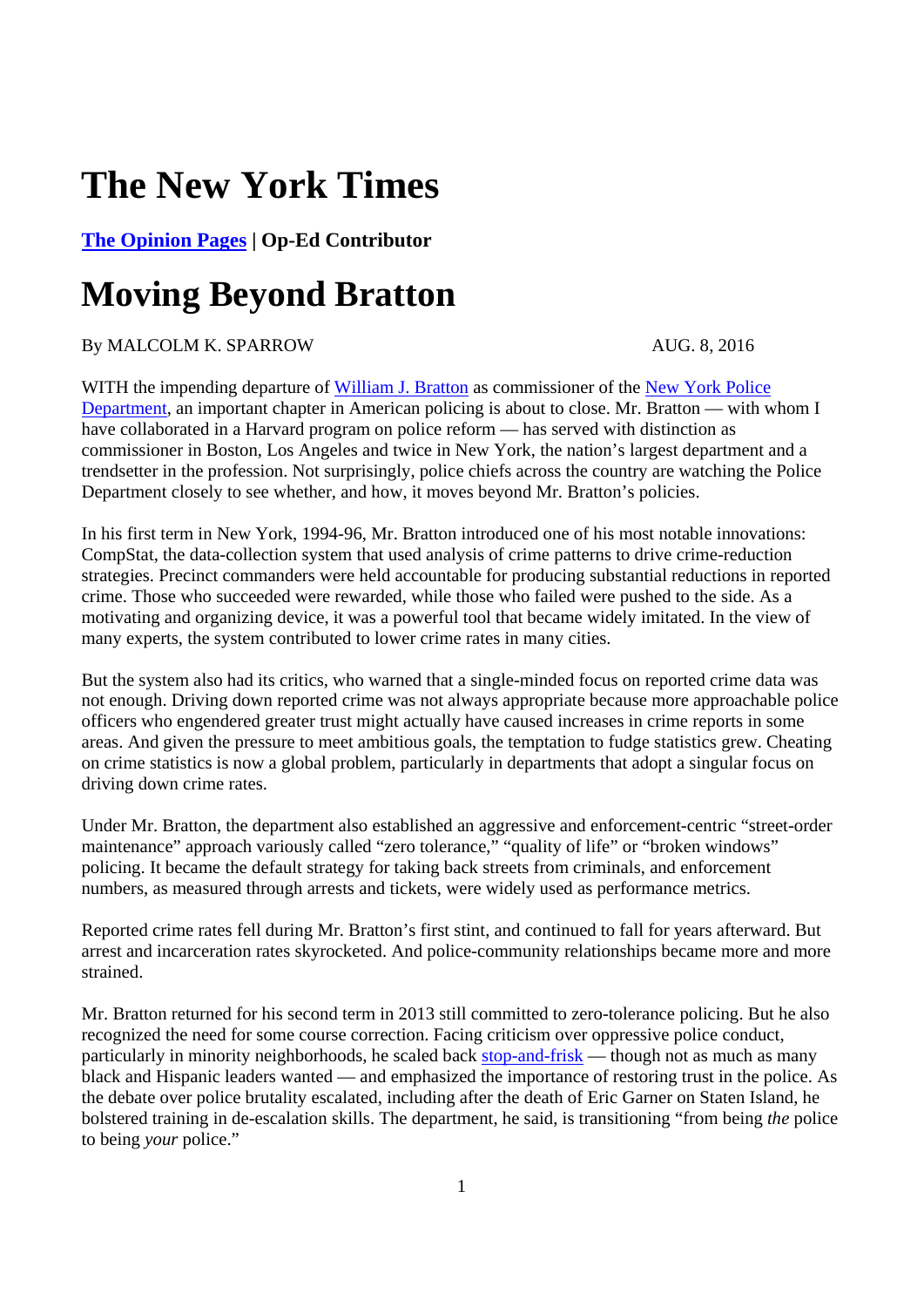

James O'Neill, right, with William Bratton, at the press conference announcing Bratton's departure and O'Neill's promotion to commissioner. Credit Mary Altaffer/Associated Press

But actually delivering on that promise will now fall to his successor, James O'Neill, the chief of department, who will become commissioner next month. Mr. O'Neill has already declared his commitment to expanding a neighborhood policing program, with officers assigned to small areas to address local concerns, and restoring trust in the department. But what will it take to do that? How will he move beyond the Bratton legacy?

First and foremost, New York's police must make a renewed commitment to the ideals of community policing. That requires collaborating closely with residents to identify public safety priorities and then working with them to achieve the relevant results.

Second, the department must recognize that its mission goes beyond the mandate of preventing threats to life and property. As one leading scholar of policing, Herman Goldstein, has written, it should include maintaining a sense of security, protecting civil liberties, facilitating the movement of people and vehicles, assisting the vulnerable (including the intoxicated, the addicted, the mentally ill and the physically disabled, old and young) and resolving conflicts.

Third, the department cannot be seen to protect officers who are corrupt, brutal or racist; and its disciplinary system must be demonstrably effective in rooting those officers out.